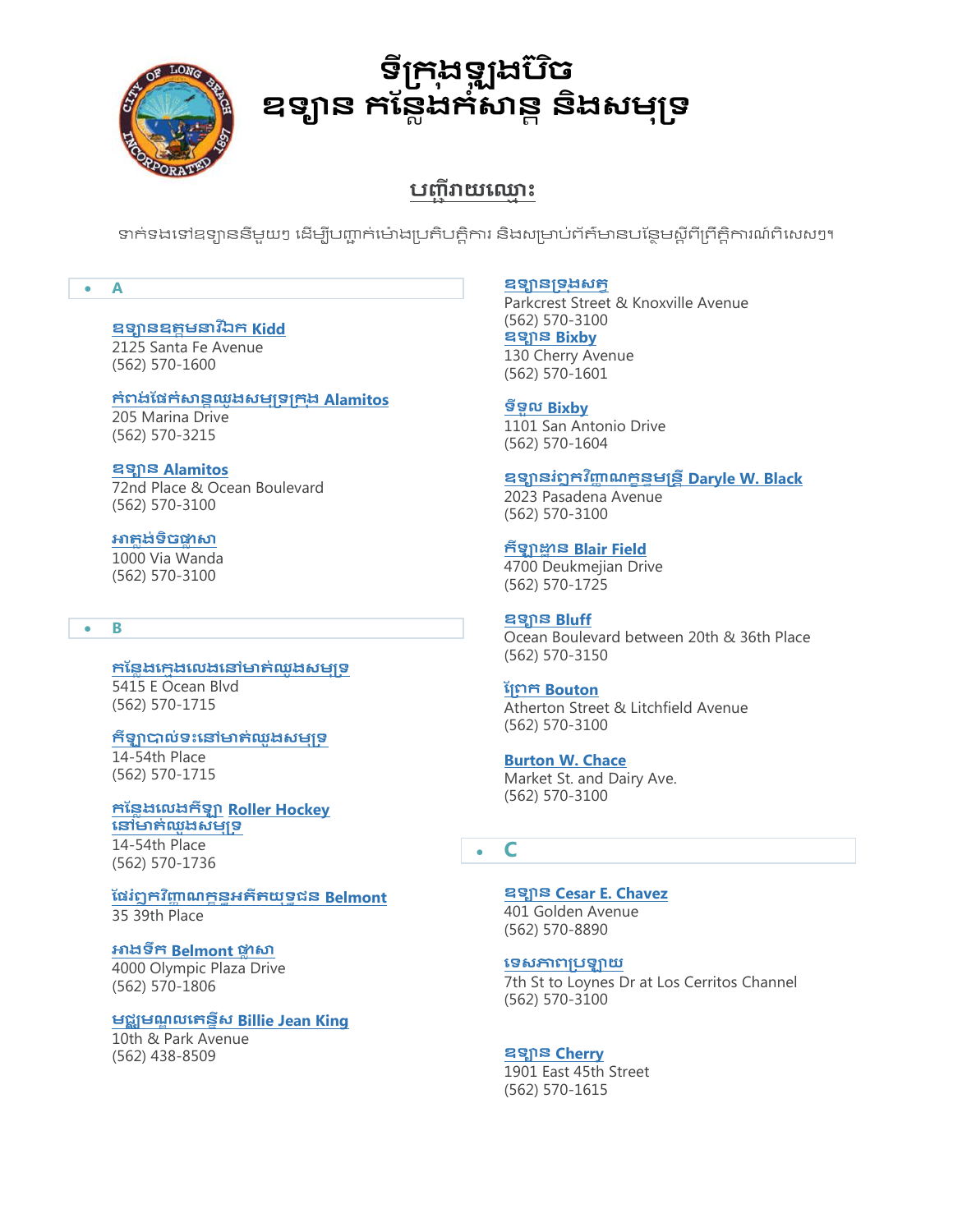

# **ទីក្រង ុ ឡុ ងបច៊ិ** ឧទ្យាន កន្លែងកំសាន្ត និងសមុទ្រ

**រីឡាដ្ឋា ន [Chittick Field](http://www.longbeach.gov/park/park-and-facilities/directory/chittick-field/)** 1900 Walnut Avenue (562) 570-3204

**ឧទាន [College Estates](http://www.longbeach.gov/park/park-and-facilities/directory/college-estates-park/)**  808 Stevely Avenue (562) 570-1617

#### **បឹងទឹរប្ក្បខូឡូ រា៉ា[ដូ](http://www.longbeach.gov/park/recreation-programs/aquatics/colorado-lagoon/)** 5119 East Colorado Street

(562) 570-1720

#### **ឧទាន [Coolidge](http://www.longbeach.gov/park/park-and-facilities/directory/coolidge-park/)**

352 East Neece Street (562) 570-1618

## **ភូ មិសិបបររ**

851 Orange Avenue (562) 570-3100

## **D**

**ក្រវ៉ាត្់ប្បត្ង [Daisy](http://www.longbeach.gov/park/park-and-facilities/directory/daisy-greenbelt/)**  Daisy Avenue

**ឧទាន [Davenport](http://www.longbeach.gov/park/park-and-facilities/directory/ed-pops-davenport-park/)**  2910 East 55th Way

## **ឧទាន [DeForest](http://www.longbeach.gov/park/park-and-facilities/directory/deforest-park/)**

6255 DeForest Avenue (562) 570-1620

#### **ឧទានសុនខ**

#### **ឧទាន [Drake](http://www.longbeach.gov/park/park-and-facilities/directory/drake-park/)**

951 Maine Avenue (562) 570-1625

#### **E**

#### **ឧទានសិេបោះភូ មខាងឈរើត្** 150 Elm Avenue

#### **ឧទានត្ំបន់ខាងឈរើត្ El Dorado**

7550 East Spring Street (562) 570-1771

#### **មជឈមណឌ េធមមជាត្ិ [El Dorado](http://www.longbeach.gov/park/park-and-facilities/parks-centers-pier/el-dorado-nature-center/)**

7550 East Spring Street (562) 570-1745

#### **ឧទាន [El Dorado](http://www.longbeach.gov/park/park-and-facilities/directory/el-dorado-park-west/) ខាងេិច**

2800 Studebaker Road (562) 570-3225

## **មជឈមណឌ េត្ិននិស [El Dorado](http://www.longbeach.gov/park/park-and-facilities/directory/el-dorado-tennis-center/)**

2800 Studebaker Road (562) 425-0553

#### **ទីលានវយរូនឈគោ េប្នឧទាន [El Dorado](http://www.longbeach.gov/park/park-and-facilities/directory/el-dorado-golf-course/)**

2400 Studebaker Road (562) 430-5411

## **F**

**ឧទាន [Fellowship](http://www.longbeach.gov/park/park-and-facilities/directory/fellowship-park/)** 

North Pasadena Avenue at Willow Street (562) 570-3100

#### **មជឈមណឌ េសហគមន៍អនរមានឈសរ ីភាព**

1205 Freeman Avenue (562) 570-8688 (562) 570-1663

#### **ឧទានែល ូវឈេខ [14th](http://www.longbeach.gov/park/park-and-facilities/directory/14th-street-park/)**

14th Street from Chestnut Avenue to Palmer Court (562) 570-1608

## **G**

**ឧទានន្ដនបក្មងុ ជីវសមុក្ទ [Golden Shore](http://www.longbeach.gov/park/park-and-facilities/directory/golden-shore-marine-biological-reserve-park/)**  Golden Shore Ave South of Shoreline Dr

## **ឧទាន [Golden Shore RV](http://www.longbeach.gov/park/park-and-facilities/directory/golden-shore-rv-resort/)**

101 Golden Avenue (562) 435-4646

#### **ឧទានអនរជិត្ខាងេព**

2800 Studebaker Road (562) 570-3100

#### **ឧទាន [Grace](http://www.longbeach.gov/park/park-and-facilities/directory/grace-park/)**

Elm Ave. & Plymouth St. (562) 570-3100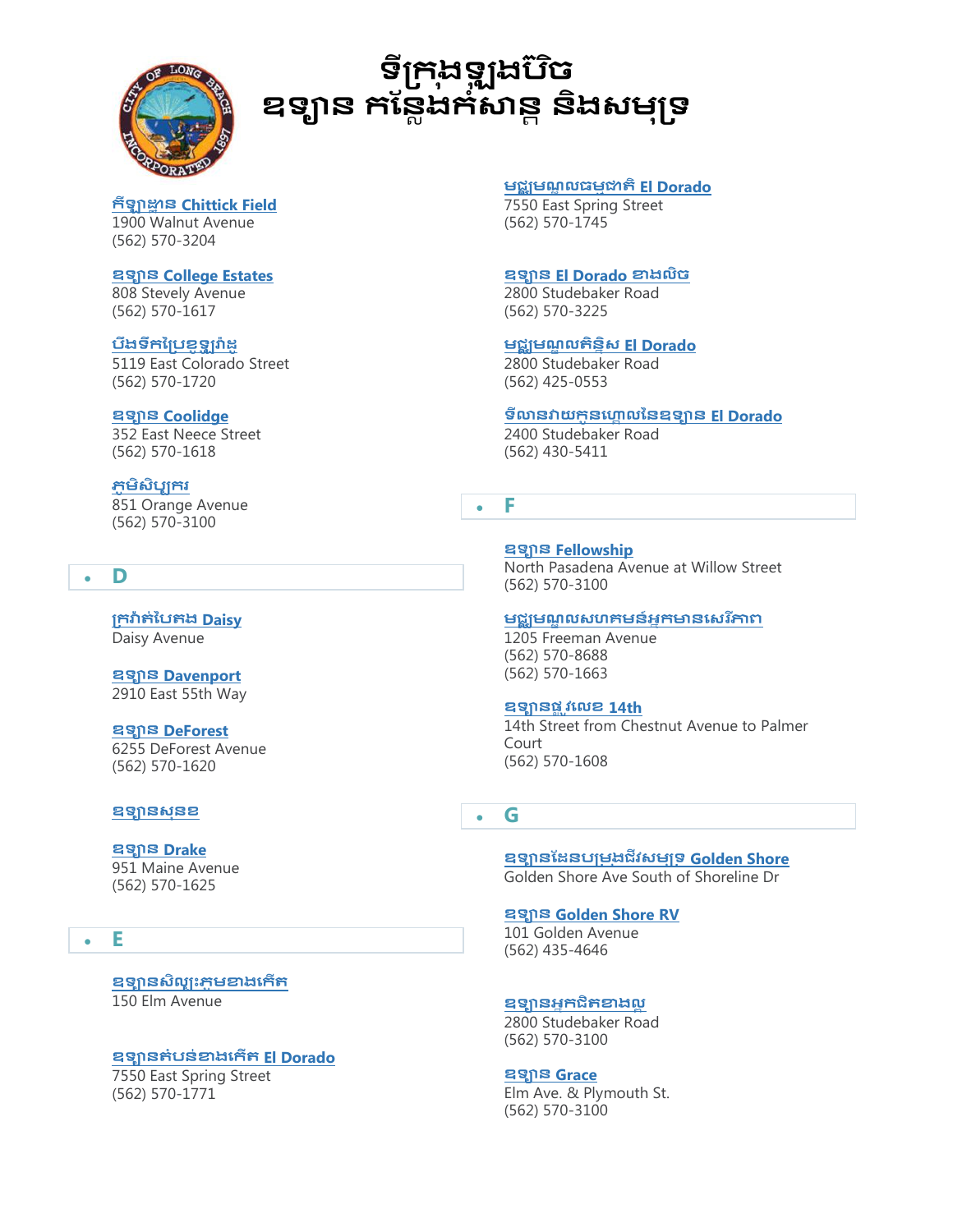

# **ទីក្រង ុ ឡុ ងបច៊ិ** ឧទ្យាន កន្លែងកំសាន្ត និងសម្<u>ប</u>ទ

## **H**

## **ឧទានវញ្ញិ ាណរខនធសាពន [Harry](http://www.longbeach.gov/park/park-and-facilities/directory/queen-mary-events-park/)**

1126 Queens Highway (562) 570-5333

### **ឧទានឈដើរេំ ន្ហគឈវ៉ាយមីេ**

185 E. Third Street (562) 570-5333

## **ទីលានវយរូនឈគោ េប្នឧទាន [Heartwell](http://www.longbeach.gov/park/park-and-facilities/directory/heartwell-golf-course/)**

6700 East Carson Street (562) 421-8855

## **ឧទាន [Heartwell](http://www.longbeach.gov/park/park-and-facilities/directory/heartwell-park/)**

5801 East Parkcrest Street (562) 570-1635

#### **ឧទាន [Houghton](http://www.longbeach.gov/park/park-and-facilities/directory/houghton-park/)**

6301 Myrtle Avenue (562) 570-1640

#### **ឧទាន [Hudson](http://www.longbeach.gov/park/park-and-facilities/directory/hudson-park/)**

2335 Webster Avenue (562) 570-3150

## **J**

## **ន្ដនបក្មងុ ជីវសមុក្ទ [Jack Dunster](http://www.longbeach.gov/park/park-and-facilities/directory/jack-dunster-marine-biological-reserve/)**

Boathouse Lane and Los Cerritos Channel (562) 570-3100

#### **ឧទាន [Jack Nichol](http://www.longbeach.gov/park/park-and-facilities/directory/jack-nichol-park/)**

6200 Costa Del Sol (Pacific Coast Hwy. & Los Cerritos Channel)

## **ឧទាន [Jackson](http://www.longbeach.gov/park/park-and-facilities/directory/jackson-park/)**

1432 Jackson St (562) 570-3100

## **L**

**[La Bella Fountain](http://www.longbeach.gov/park/park-and-facilities/directory/la-bella-fontana-di-napoli/)** Ravenna Dr and Corinthian Wk

#### <mark>មជ្ឈមណ្ឌលទឹក និ</mark>ងជិះទូ<del>ក</del>ក់សាន្តដោយសេរី

5437 East Ocean Boulevard (562) 570-1719

## **ឧទាន [Lilly](http://www.longbeach.gov/park/park-and-facilities/directory/lilly-park/)**

32 Lilly Ave (562) 570-3100

#### **ឧទានេីនខុន ([មជឈមណឌ េក្រ ុង](http://www.longbeach.gov/park/park-and-facilities/directory/lincoln-park/))**

Pacific Avenue & Broadway Street (562) 570-3100

## **រន្នែងឈរមងឈេង Livingston Drive**

Livingston Drive & Park Avenue (562) 570-3100

#### **ឧទាន [Loma Vista](http://www.longbeach.gov/park/park-and-facilities/directory/loma-vista/)**

1173 Loma Vista (532)570-3100

## **រន្នែងបញ្្ ច ោះសពប្នទីក្រ ុងឡុ ងប ៊ិច**

1151 Willow Street (562) 570-3100

#### **សារមនទីរសិេបៈប្នទីក្រ ុងឡុ ងប ៊ិច**

2300 East Ocean Boulevard (562) 439-2119

#### មជ្ឈមណ្ឌលមនុស្សចាស់ជរានៃទីក្រុងទ្<del>បូ</del>ងប៊ិច

1150 East 4th Street (562) 570-3500

#### កំពង់ផែកំសាន្តតាមបណ្តោយឆ្នេរនៃទីក្រុងទ្<del>វ</del>ូរងប៊ិច

450 East Shoreline Drive (562) 570-4950

#### **ឧទាន [Los Altos](http://www.longbeach.gov/park/park-and-facilities/directory/los-altos-park/)**

5481 Stearns St. (562) 570-1685

#### **ឧទាន [Los Altos](http://www.longbeach.gov/park/park-and-facilities/directory/los-altos-park-plaza/) ផ្លែ សា**

Los Altos Plaza & Anaheim Road (562) 570-3126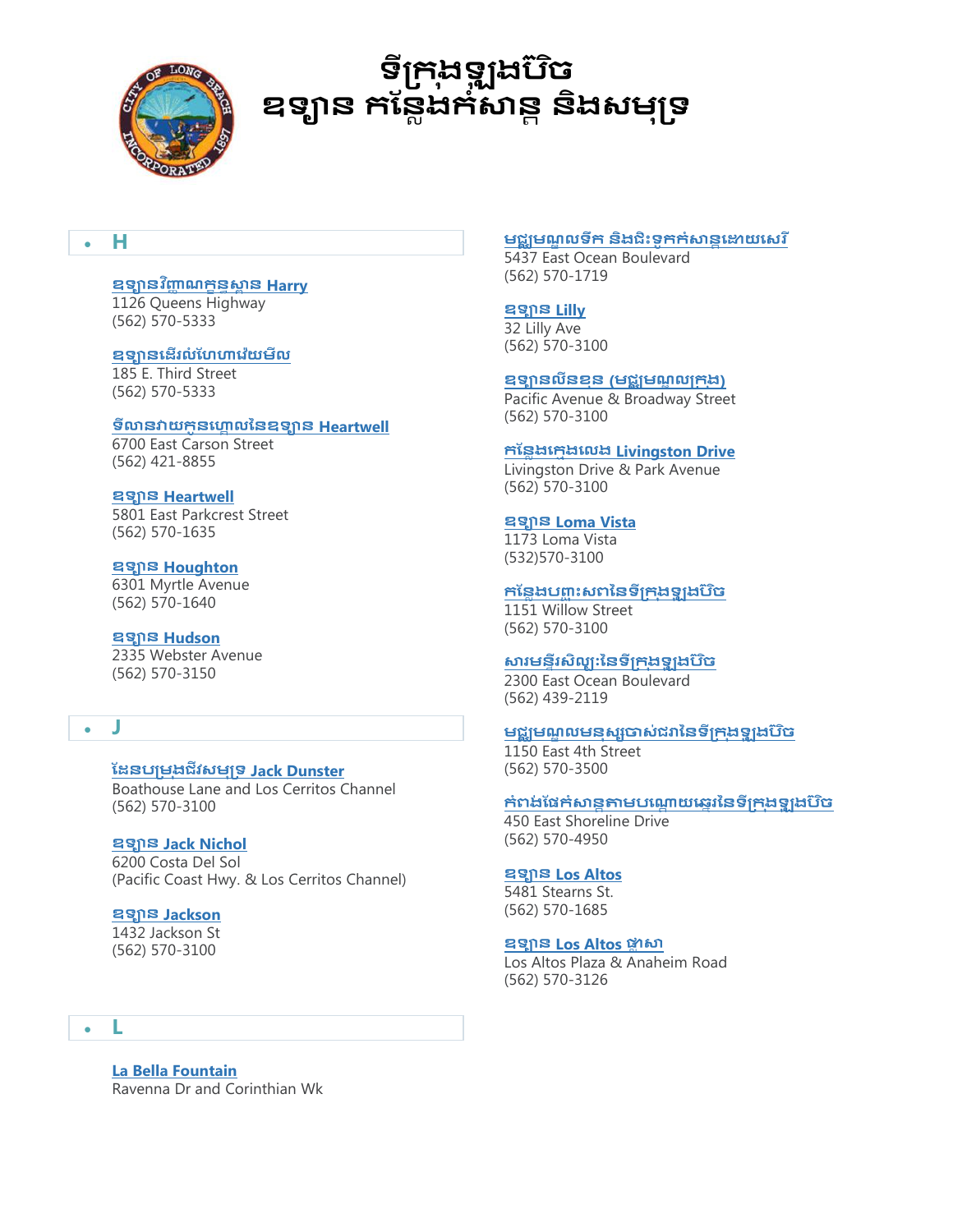

# **ទីក្រង ុ ឡុ ងបច៊ិ** ឧទ្យាន កន្លែងកំសាន្ត និងសម្<u>ប</u>ុទ

**O**

#### **ឧទាន [Los Cerritos](http://www.longbeach.gov/park/park-and-facilities/directory/los-cerritos-park/)**

3750 Del Mar Avenue

## **M**

#### **ឧទានមា៉ា រអាធឺ**

1321 Anaheim Street (562) 570-1655

## **រីឡាដ្ឋា នសមុក្ទ**

5255 Paoli Way (562) 570-3215

#### **ឧទានសមុក្ទ ([ឈននរមាតា](http://www.longbeach.gov/park/park-and-facilities/directory/marine-park-(mothers-beach)/))**

Appian Way below Second (562) 570-3100

## **រំពង់ ន្ែរំសានដពណ៌ប្បត្ង**

386 E Shoreline Drive (562) 570-3236

#### **ឧទានឈទសភាពរំពង់ ន្ែរំសានដ**

Colorado Street & Santiago (562) 570-3204

#### **ឧទានមា៉ា ទីន ឡូ ត្ធឺ ឃីង**

1950 Lemon Avenue (562) 570-4405

### **អាងទឹរប្នឧទានមា៉ា ទីន ឡូ ត្ធឺ ឃីង**

1910 Lemon Avenue (562) 570-1718

#### **ឧទាន McBride ([មជឈមណឌ េ](http://www.longbeach.gov/park/park-and-facilities/directory/mcbride-park/) Cal Rec)**

1550 Martin Luther King Avenue (562) 570-1605

#### **ឧទានមហសាា រយឈេើែល ូវឈេខ [4th](http://www.longbeach.gov/park/park-and-facilities/directory/miracle-on-fourth-street-park/)**

1518 E 4th St (562) 570-1786

#### **ឧទាន [Mossy Kent](http://www.longbeach.gov/park/park-and-facilities/directory/mossy-kent-park/)**

Alamitos Bay and Marina Drive (562) 570-2115

#### **ឈននរមាតា ([ឧទានសមុក្ទ](http://www.longbeach.gov/park/park-and-facilities/directory/marine-park-(mothers-beach)/))**

Appian Way below Second (562) 570-3236

## **ឧទាន [Orizaba](http://www.longbeach.gov/park/park-and-facilities/directory/orizaba-park/)**

1435 Orizaba (562) 570-8688

# **ឧទាន [Overlook \(](http://www.longbeach.gov/park/park-and-facilities/directory/overlook-park/)ន្នឈែែស ផ្លែ សា)**

Corso di Napoli

**P**

**ឧទាន [Pan American](http://www.longbeach.gov/park/park-and-facilities/directory/pan-american-park/)**  5157 Centralia Street (562) 570-1660

## រដ**បាលឧទ្យាន កន្លែងក់សាន និងសម្បទ**

2760 Studebaker Road (562) 570-3100

**ក្រវ៉ាត្់ប្បត្ងអគោិសនីបា៉ាសុីហវិរ** 4th Street & Park Avenue to 11th Street & Loma

**ឧទានសនដិភាព** 1411 Atlantic Ave

## **មជឈមណឌ េន្ចវទូរ [Pete Archer](http://www.longbeach.gov/park/recreation-programs/aquatics/pete-archer-rowing-center/)**

5750 Boathouse Lane (562) 438-3352

**ផ្លែ សាសាគវ រ ី** Pacific Coast Highway & Redondo

## **R**

**[Rainbow Harbor Esplanade](http://www.longbeach.gov/park/park-and-facilities/directory/rainbow-harbor-esplanade/)** Pine Avenue and South Shoreline Drive (562) 570-5333

## **បឹងទឹរប្ក្បឥនទធនូ**

Pine & Shoreline Avenues

**ឧទាន [Ramona](http://www.longbeach.gov/park/park-and-facilities/directory/ramona-park/)**  3301 East 65th Street (562) 570-1665

#### **[Rancho Los Alamitos](http://www.longbeach.gov/park/park-and-facilities/directory/rancho-los-alamitos/)**

5400 Bixby Hill Road (562) 431-3541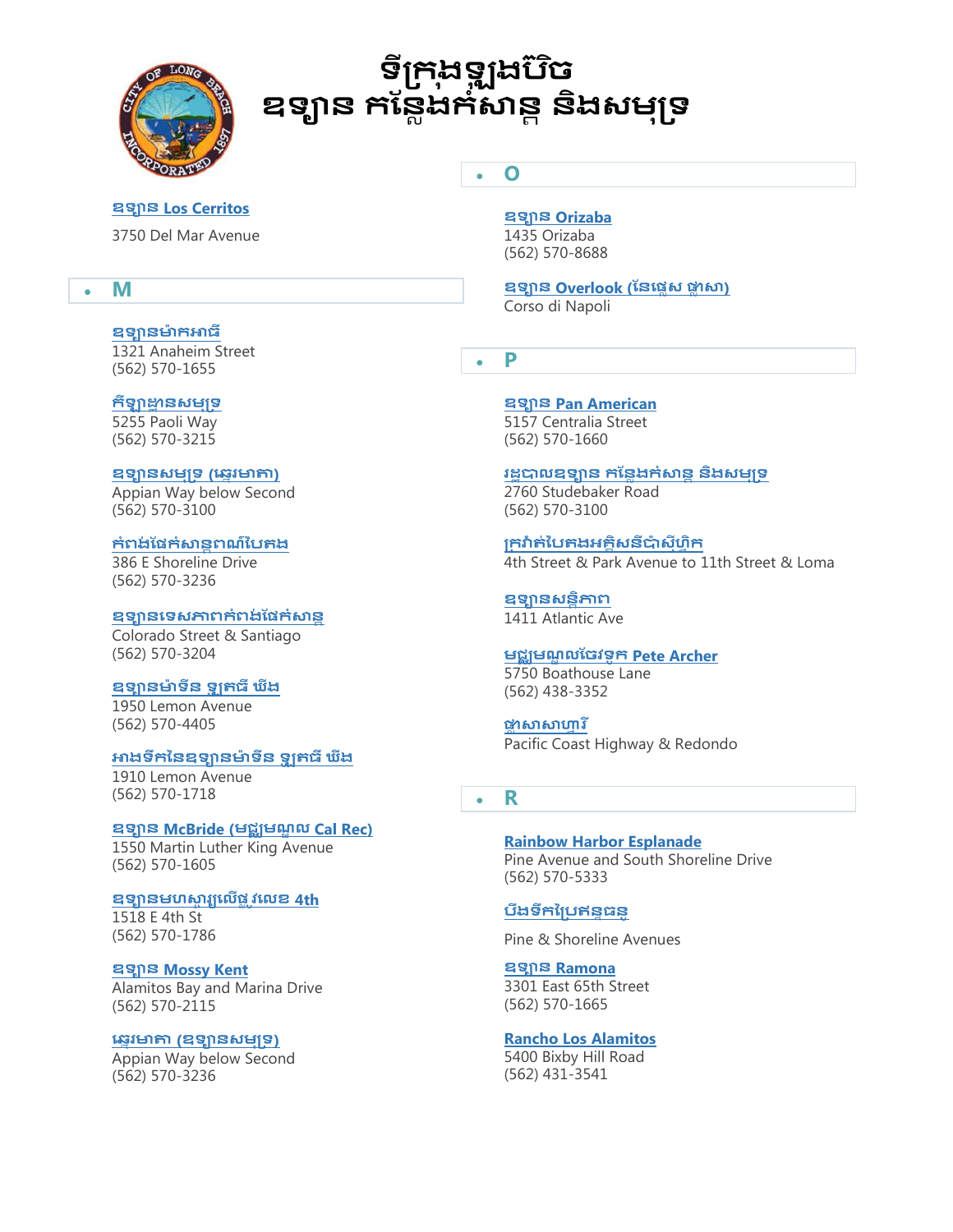

# **ទីក្រង ុ ឡុ ងបច៊ិ** ឧទ្យាន កន្លែងកំសាន្ត និងសម្<u>ប</u>ទ

## **[Rancho Los Cerritos](http://www.longbeach.gov/park/park-and-facilities/directory/rancho-los-cerritos/)** 4600 Virginia Road

(562) 570-1755

**ឧទានរន្នែងរំសានដឧទាន** 4900 East Seventh Street (562) 570-1670

#### ទីលានវាយកូនហ្គោល 9 រន្**ំនៃឧទ្យានក់សាន្ត**

5000 East 7th Street (562) 438-4012

#### ទីលានវាយកូនហ្គោល 18 រន្ទ នៃឧទ្<del>សា</del>នកំសាន្ត

5000 East Anaheim Street (562) 494-5000

#### **ឧទាន [Rosa](http://www.longbeach.gov/park/park-and-facilities/directory/rosa-parks-park/)**

Alamitos Avenue & 15th Street (562)570-3100

#### **ឧទានផ្លា រូលាប**

8th & Orizaba (562) 570-3232

**ឧទាន [Rosie The Riveter](http://www.longbeach.gov/park/park-and-facilities/directory/rosie-the-riveter-park/)**  Clark & Conant Avenue

**ឧទាន [Rotary Centennial](http://www.longbeach.gov/park/park-and-facilities/directory/rotary-centennial-park/)**  Pacific Coast Highway & Junipero Street

## **S**

**ឧទាន [Santa Cruz](http://www.longbeach.gov/park/park-and-facilities/directory/santa-cruz-park/)**  Cedar Avenue to Golden Avenue (562) 570-3100

#### **ឧទានមាត្់សមុក្ទ**

14th Street and Chestnut Avenue (562) 572-5126

**ឧទាន [Scherer](http://www.longbeach.gov/park/park-and-facilities/directory/scherer-park/)**  4600 Long Beach Boulevard (562) 570-1674

#### **រមមវធិ ីរន្នែងឈរមងឈេងឈៅសាលាឈរៀន**

**ឧទ្យានទឹកបណ្តោយឆ្នេរសមុទ្រ** Aquarium Way

**ឧទាន [Silverado](http://www.longbeach.gov/park/park-and-facilities/directory/silverado-park/)**  1545 West 31st Street (562) 570-1675

#### **អាងទឹរឧទាន Silverado**

1450 West 32nd Street (562) 570-1721

### **ក្រវ៉ាត្់ប្បត្ង [Sleepy Hollow](http://www.longbeach.gov/park/park-and-facilities/directory/sleepy-hollow-greenbelt/)**

47th Pl, Pacific Ave to Rio Ave. (562) 570-3100

### **ឧទាន [Skate](http://www.longbeach.gov/park/recreation-programs/sports-and-athletics/skate-parks/)**

**[Skylinks](http://www.longbeach.gov/park/park-and-facilities/directory/skylinks-golf-course/)**  នៅទីលានវាយកូនហ្គោលនៃទីក្រុងទ្<del>វ</del>ូរងប៊ិច 4800 East Wardlow Road (562) 421-3388

#### **ឧទាន [Somerset](http://www.longbeach.gov/park/park-and-facilities/directory/somerset-park/)**

1500 East Carson (562) 570-1690

**[South Street Parkway](http://www.longbeach.gov/park/park-and-facilities/directory/south-street-parkway/)** South Street & Jaymills

#### **ឧទាន [Stearns Champions](http://www.longbeach.gov/park/park-and-facilities/directory/stearns-champions-park/)**  4520 East 23rd Street (562) 570-1685

**T**

**ឧទាន [Tanaka](http://www.longbeach.gov/park/park-and-facilities/directory/tanaka-park/)**  1400 West Wardlow Road near Caspian

#### **មជ្ឈមណ្ឌលកេងជំទង់**

**[The Colonnade](http://www.longbeach.gov/park/park-and-facilities/directory/the-colonnade/)** End of "The Colonnade" Street in Naples (562) 570-3100

**ឈ ោះរត្នសមបត្តិ** Florence Wk at Treasure Island Lane

## **V**

## <mark>ឧទ្យានអតីត</mark>យុទ្ធជន

101 East 28th Street (562) 570-1695